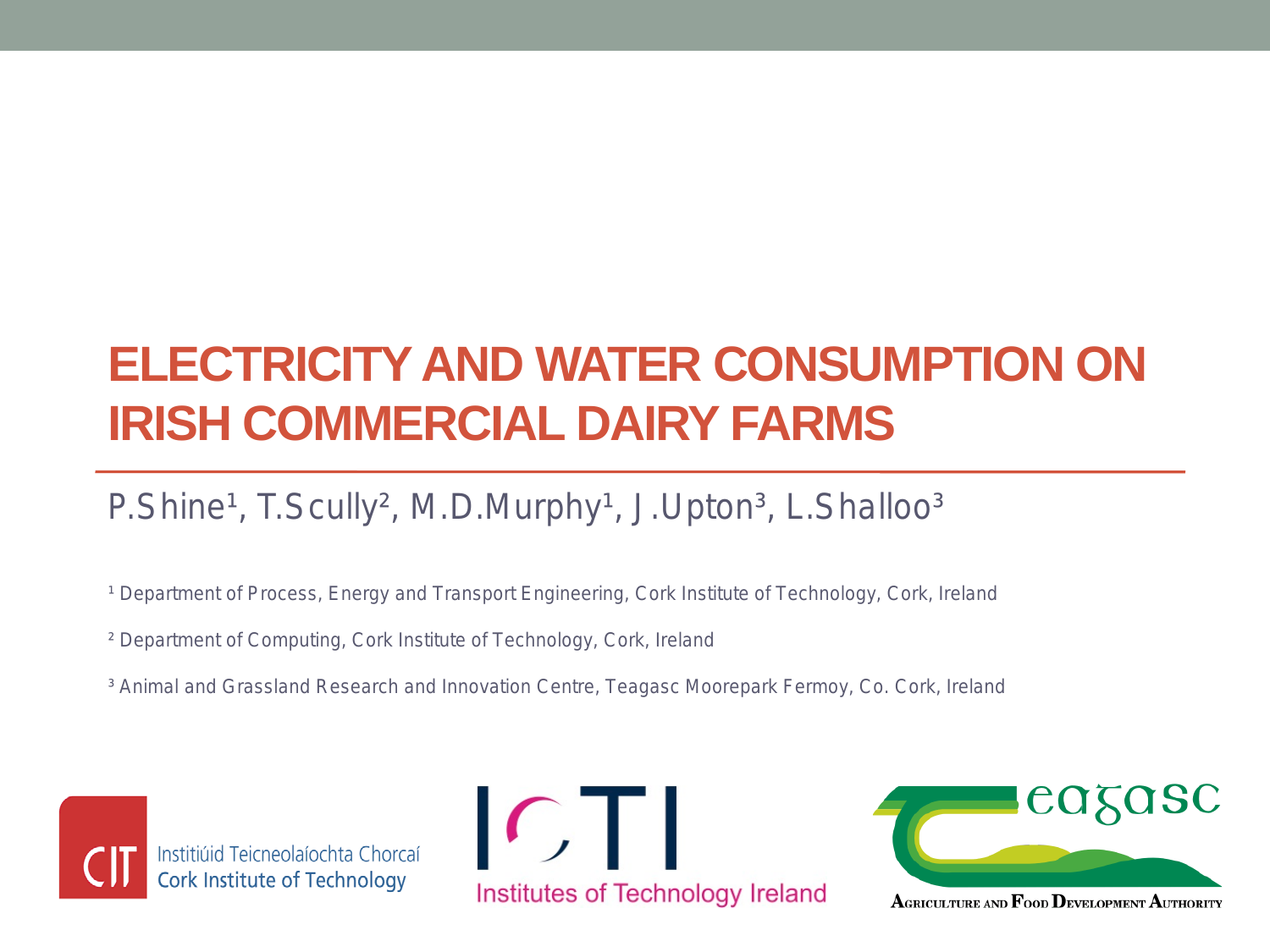# **Itinerary**

- Electricity & Water Introduction
- Data Acquisition
- Pre / Post Quota Comparison
- Milk Cooling Technology Comparison
- Linear Prediction Capabilities

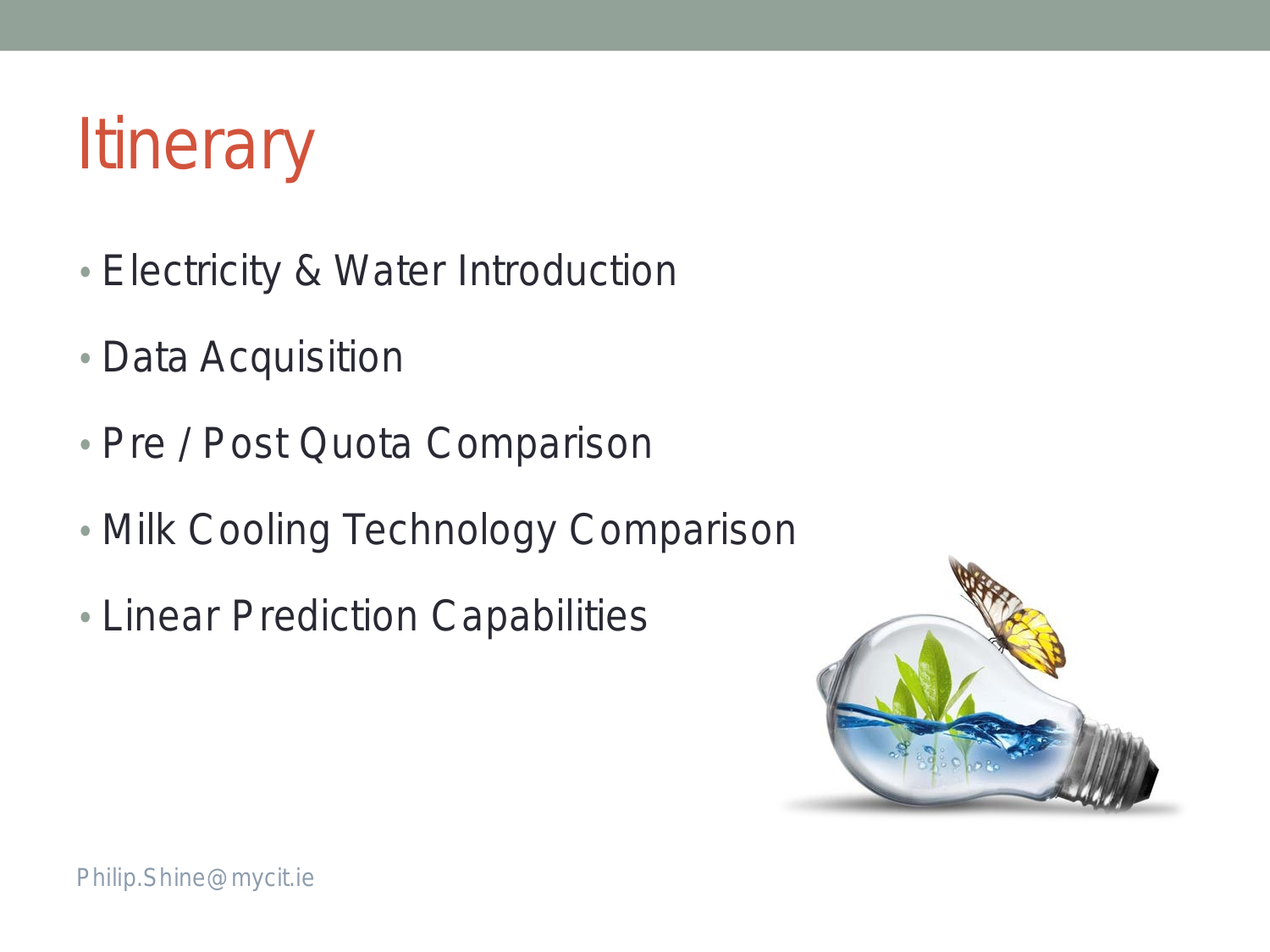### Typical Milking Process

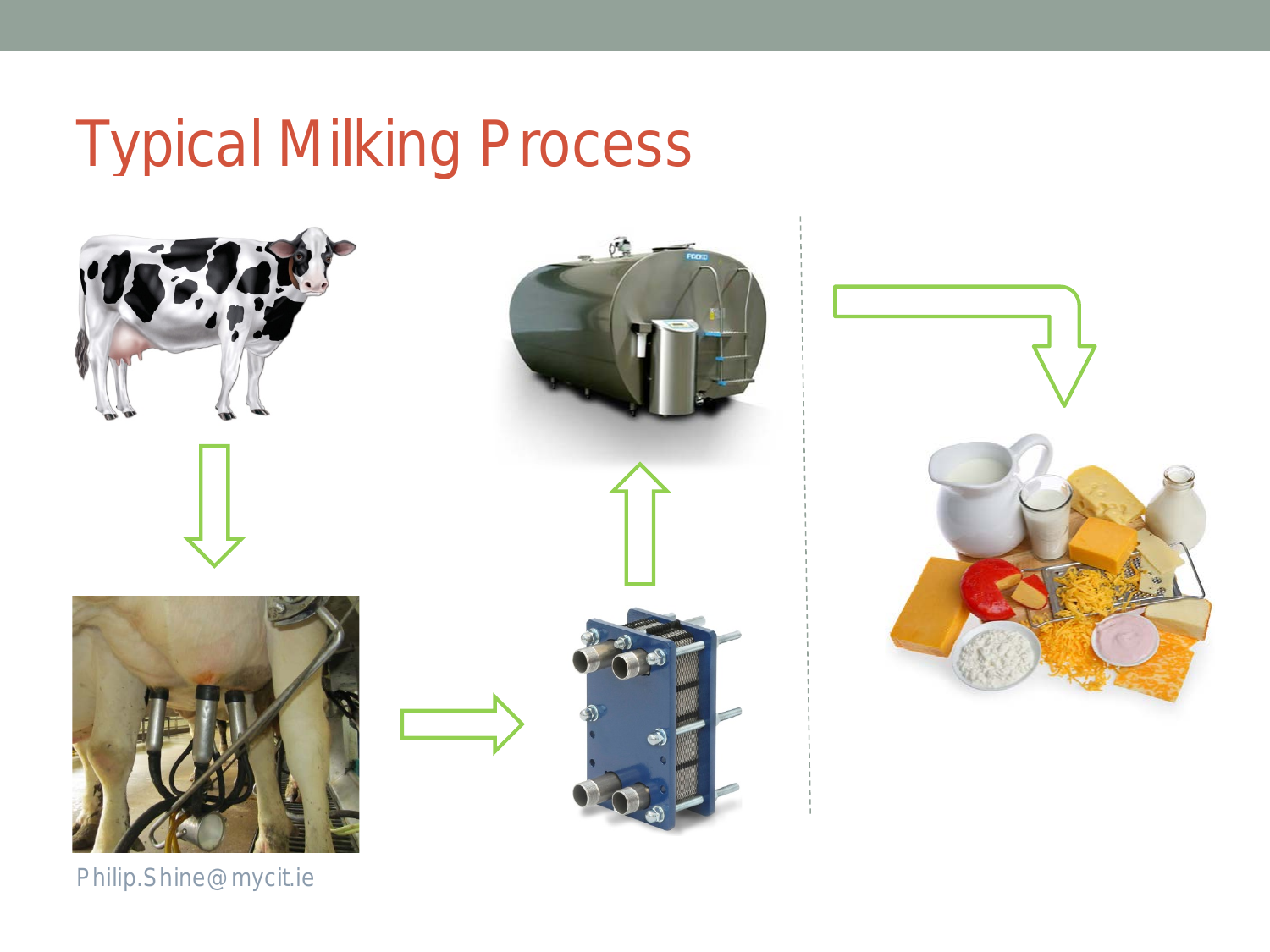#### Electricity & Water - Why?

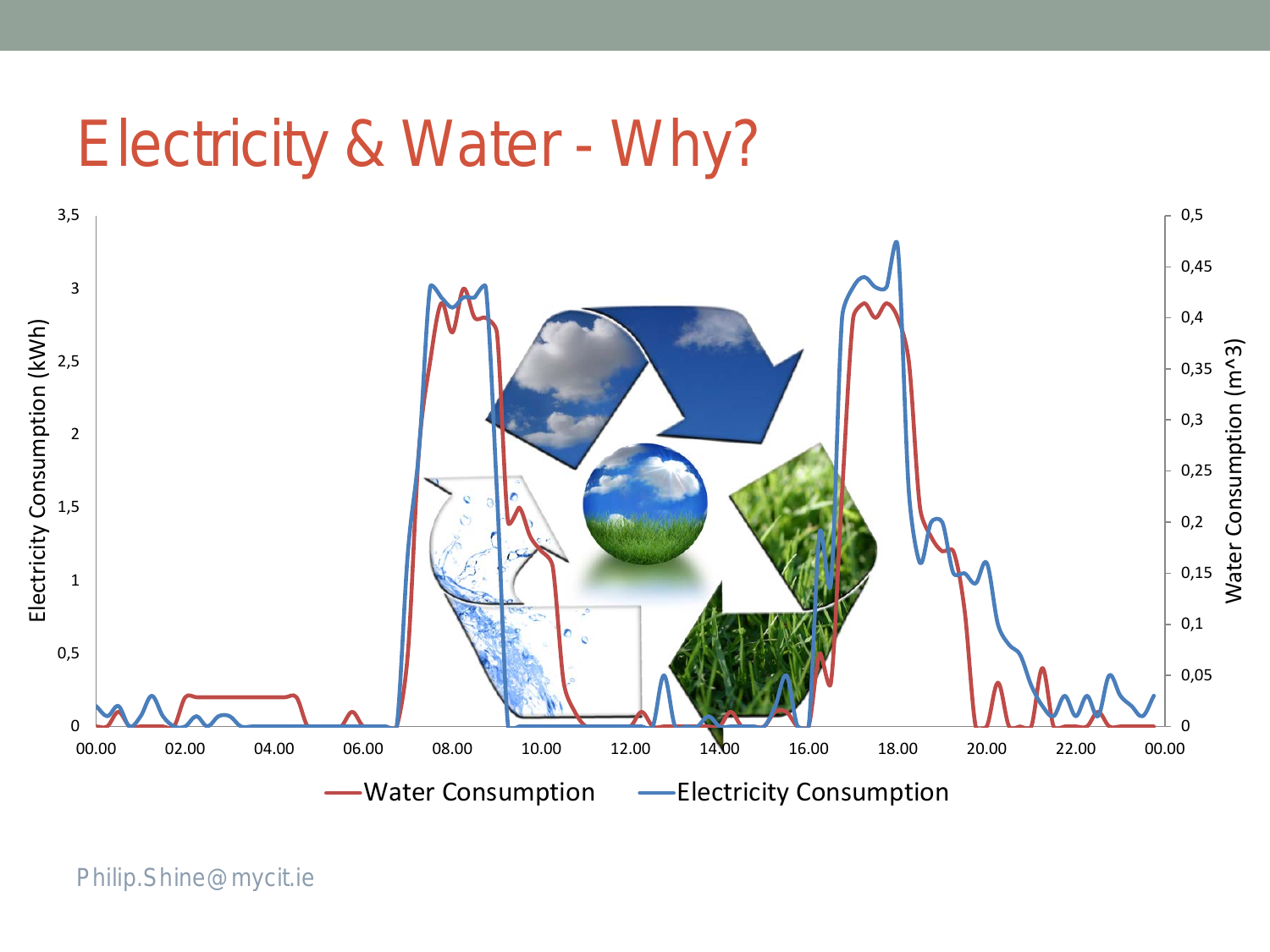## Data Acquisition

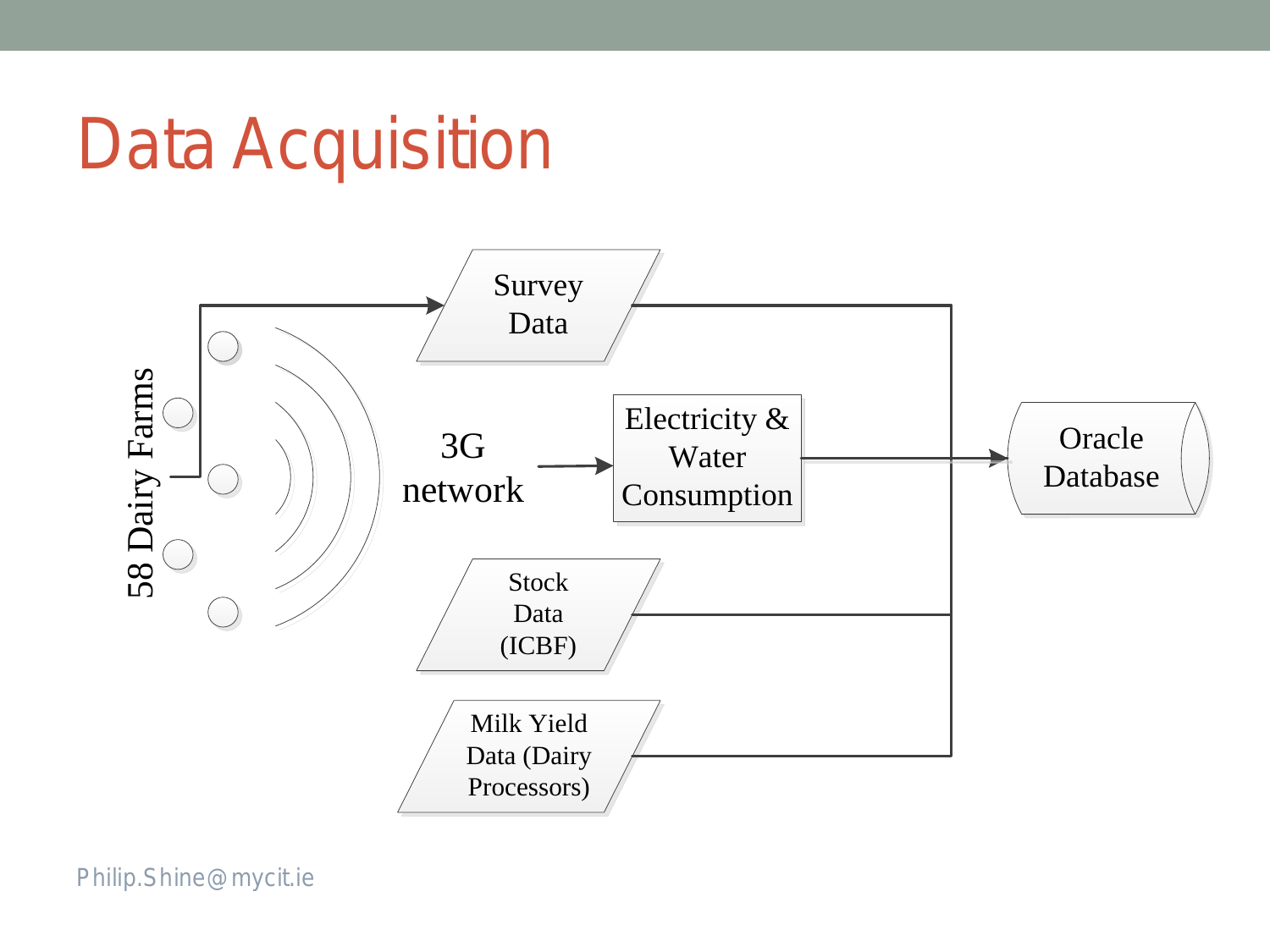### Post Quota Consumption Change

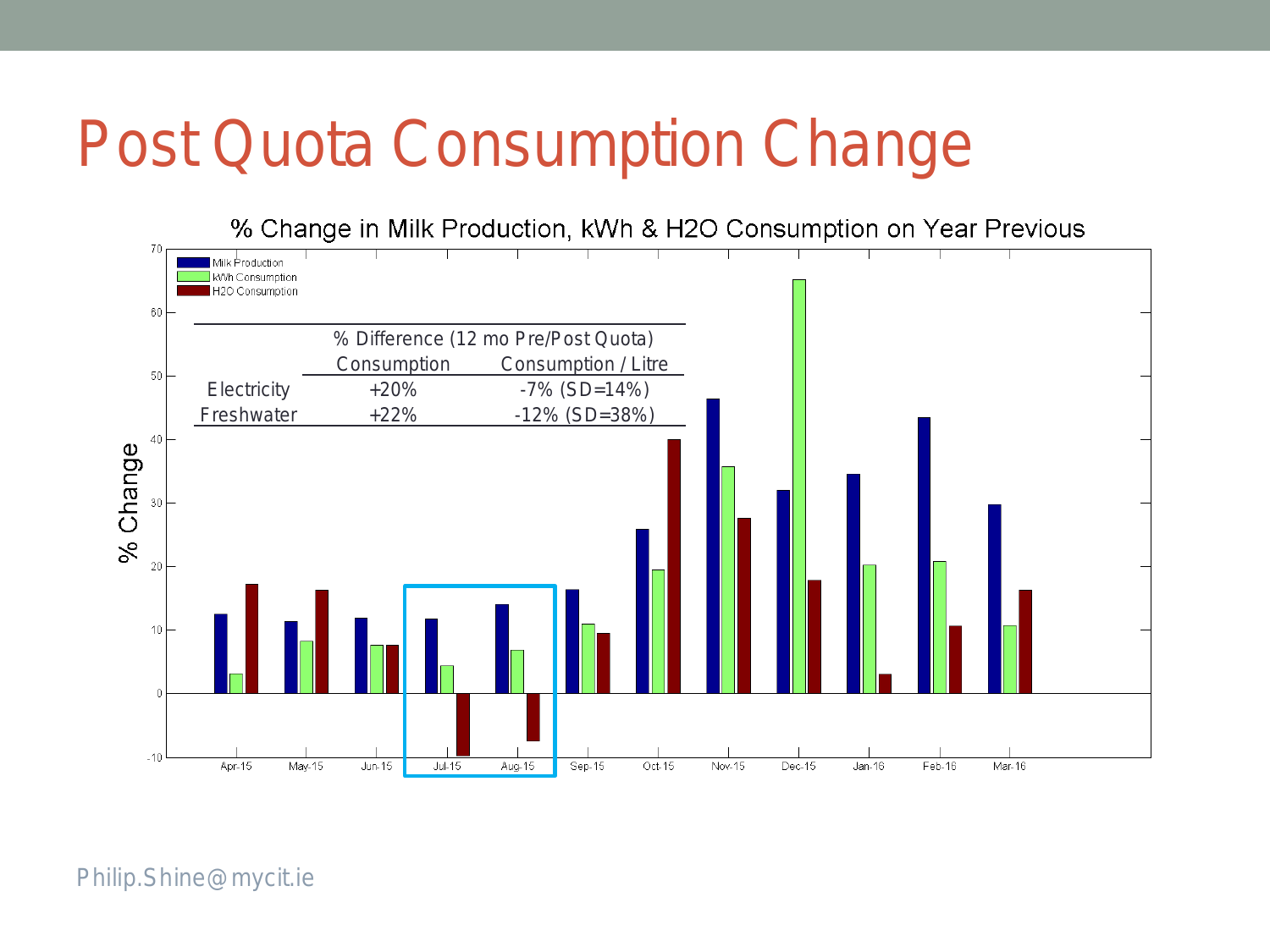## Effect of Cooling System on Electricity

Wh/Lm between dairy farms employing different milk cooling systems Jan-15 - Dec 15

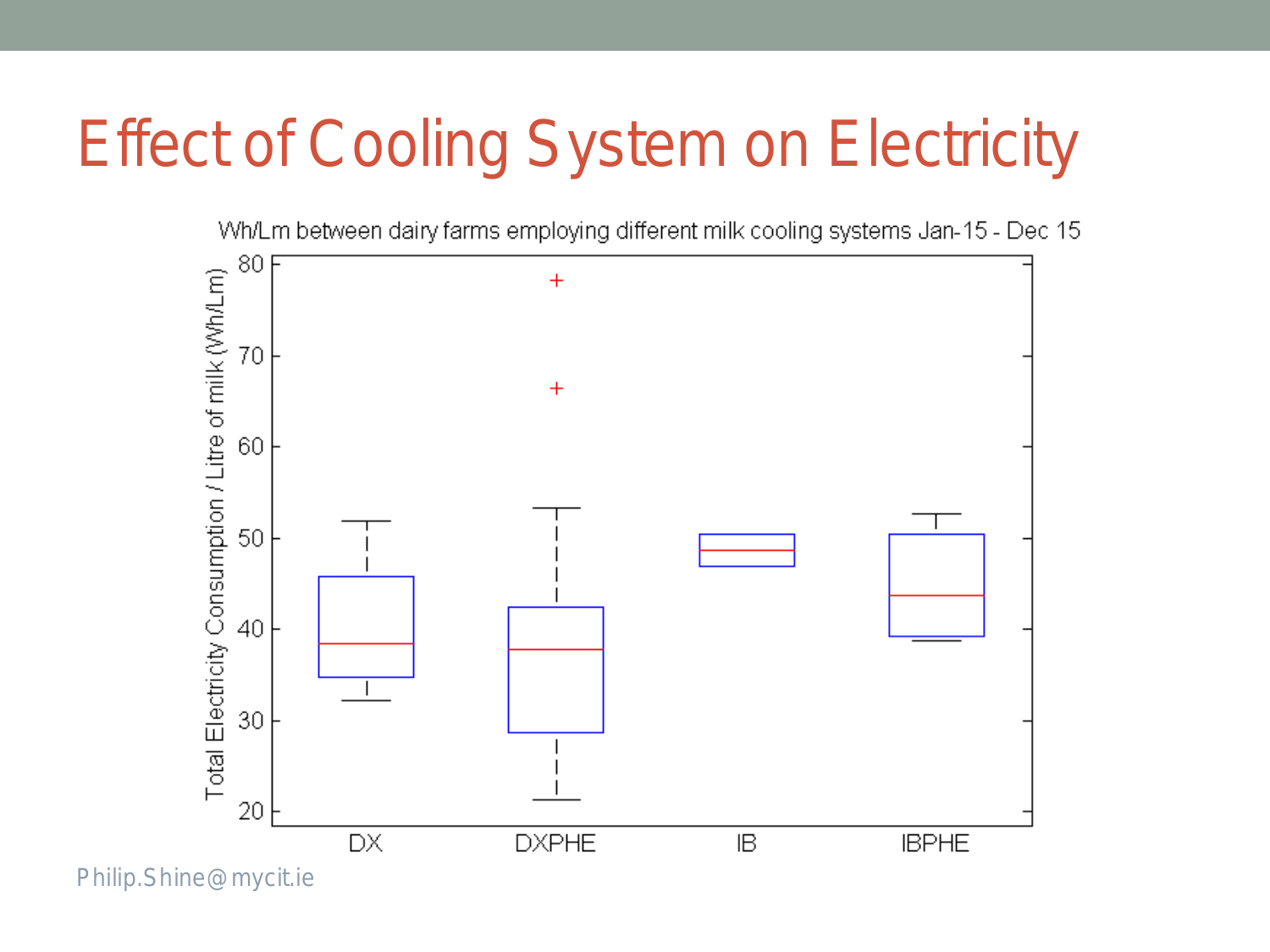## Effect of Cooling System on Electricity



|              |                                                             |        | Wh/Lm $^2$ |           |        |              |
|--------------|-------------------------------------------------------------|--------|------------|-----------|--------|--------------|
|              | <b>Cooling System</b>                                       | n      | Mean       | <b>SD</b> | Median | % Difference |
| A            | $DX$ $C2^x$ , $D2^x$                                        | $137*$ | 81.9       | 293.44    | 39.89  |              |
| B            | DXPHE C <sub>2</sub> <sup>, D<sub>2</sub><sup>^</sup></sup> | 888*   | 70.41      | 144.09    | 37.48  | $-6%$        |
| $\mathsf{C}$ | IB <sup>D2</sup>                                            | $60*$  | 102.88     | 174.82    | 52.62  |              |
|              | IBPHE                                                       | 135*   | 69.07      | 104.75    | 43.32  | $-18%$       |
|              | $\cdots$ $\cdots$ $\cdots$<br>$\sim$                        |        |            |           |        |              |

^Small Effect Size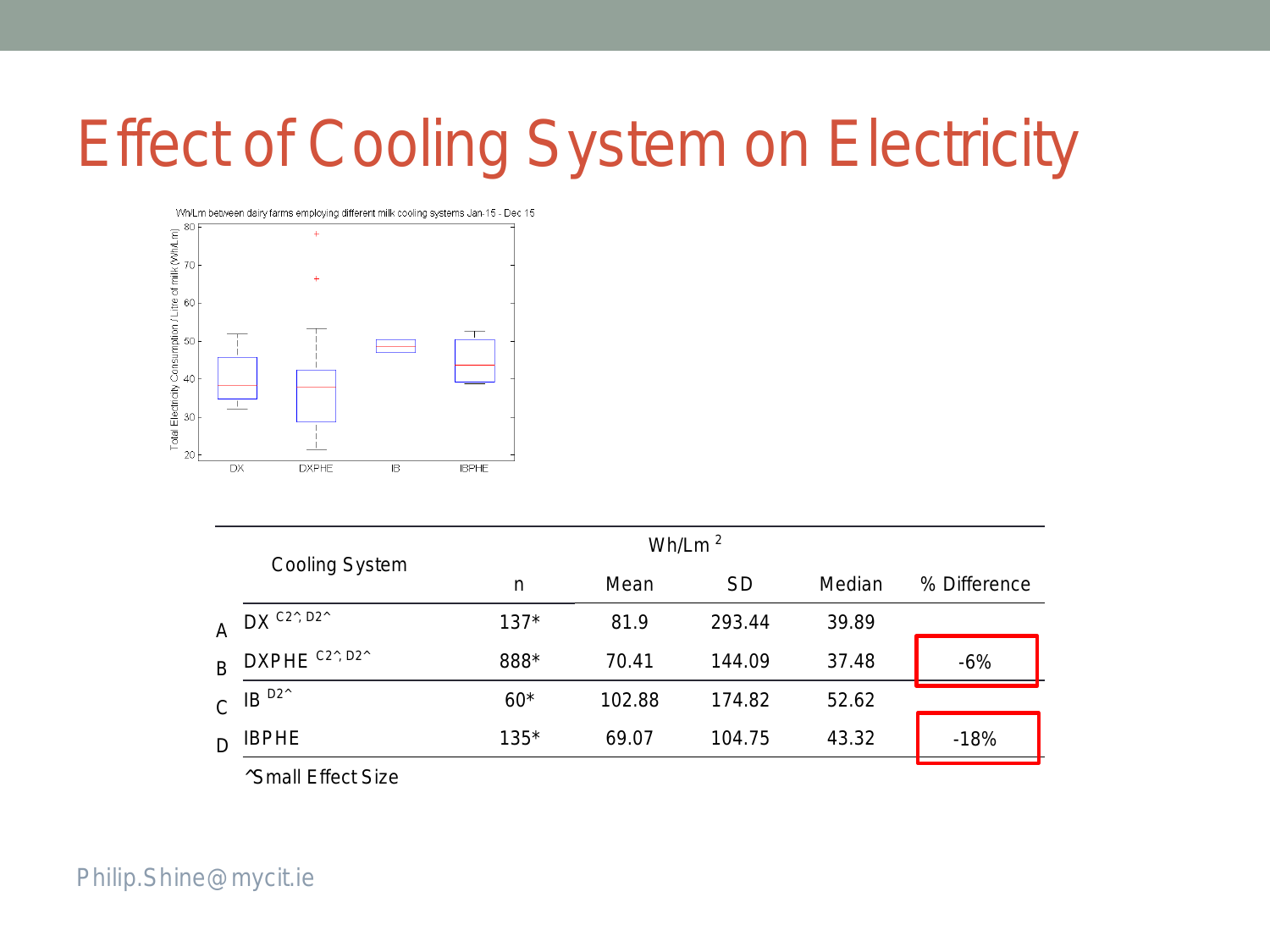# Effect of Cooling System on Water

Lw/Lm between dairy farms employing different PHE procedures Jan-15 - Dec 15

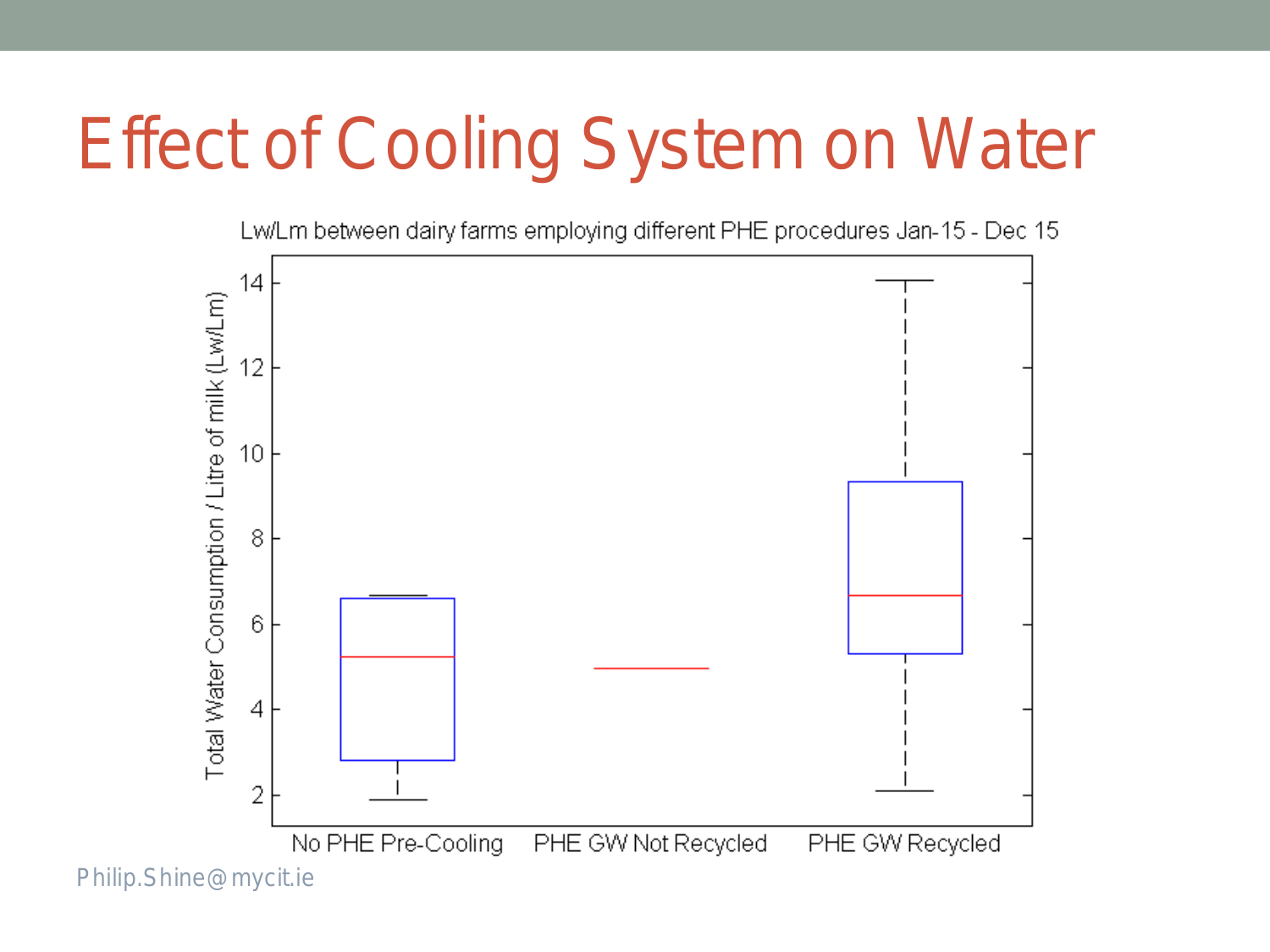# Effect of Cooling System on Water



|   | Lw/Lm                      |        |       |           |        |              |
|---|----------------------------|--------|-------|-----------|--------|--------------|
|   | <b>PHE Water Procedure</b> | n      | Mean  | <b>SD</b> | Median | % Difference |
| A | <b>GW PHE Not Recycled</b> | $21*$  | 23.64 | 76.98     | 5.46   |              |
| B | <b>GW PHE Not Utilized</b> | $172*$ | 13.39 | 37.71     | 5.77   |              |
| C | <b>GW PHE Recycled</b>     | 761*   | 12.25 | 30.22     | 6.33   | $+8%$        |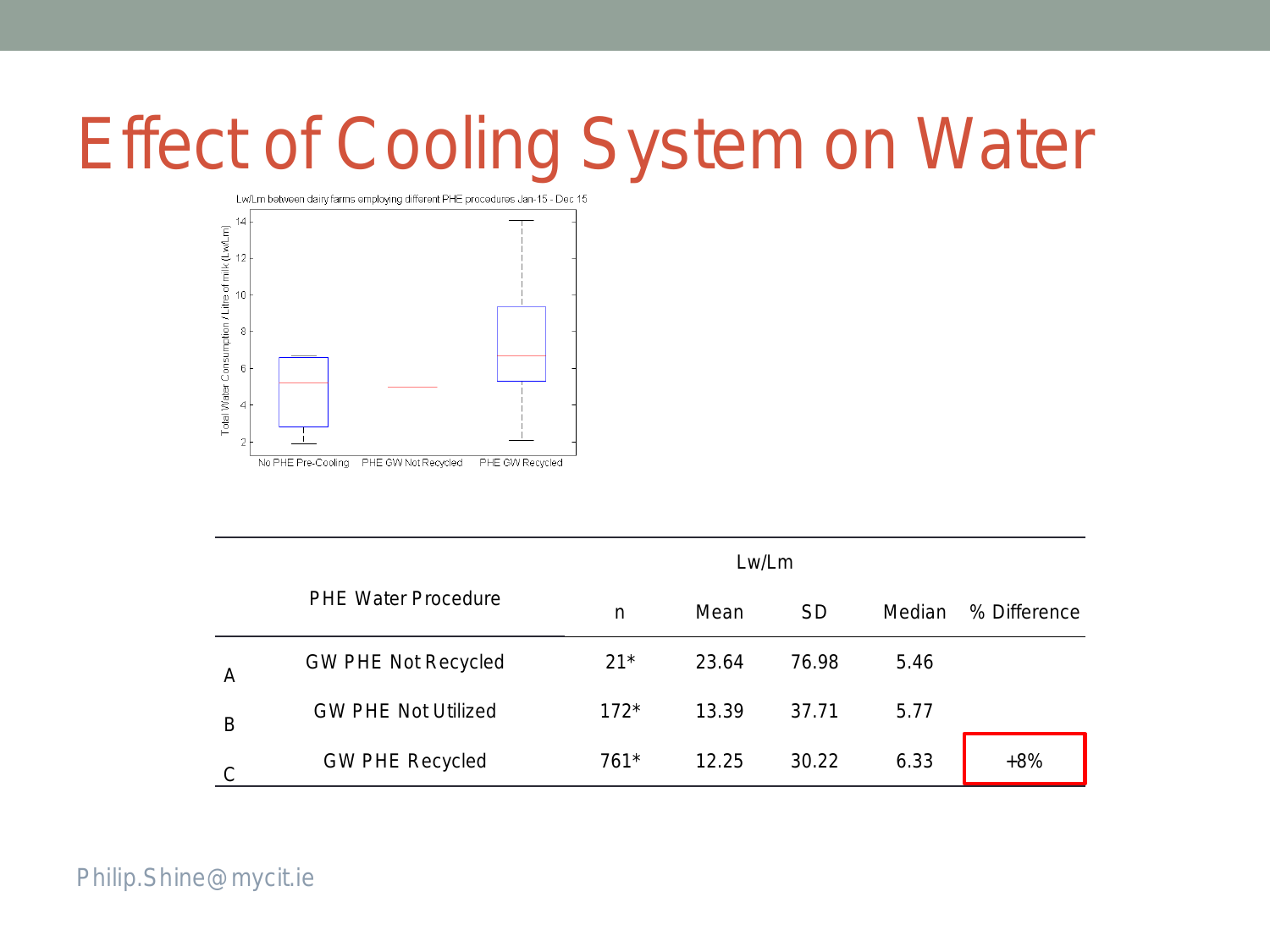## Linear Prediction - Electricity

| Variable                            | <b>Estimate</b> | <b>SE</b> | <b>Tstat</b> | p-Value       |
|-------------------------------------|-----------------|-----------|--------------|---------------|
| Intercept                           | 258.82          | 133.81    | 1.93         | 0.05          |
| <b>Total Number of Milking Cows</b> | 5.86            | 0.75      | 7.85         | $1.13x^{14}$  |
| <b>Total Number of Dairy Cows</b>   | 5.72            | 0.69      | 8.30         | $3.69x^{-16}$ |
| Milk Production (Litre)             | 0.01            | 0.00      | 9.41         | $3.87x^{-20}$ |
| Mean Maximum Temperature (°C)       | $-35.19$        | 5.66      | $-6.22$      | $7.37x^{-10}$ |
| Cooling System - DXPHE              | $-113.70$       | 56.47     | $-2.01$      | 0.04          |
| Cooling System - Ice Bank           | 333.44          | 96.41     | 3.46         | 0.00          |
| Cooling System - Ice Bank with PHE  | 172.96          | 69.05     | 2.50         | 0.01          |
| Air Compressor - No                 | $-221.55$       | 39.89     | $-5.55$      | $3.63x^{-08}$ |
| Frequency of Hot Wash               | 11.21           | 1.67      | 6.69         | $3.78x^{-11}$ |
| Total Water Heater Power (kW)       | 206.45          | 23.07     | 8.95         | $1.89x^{.18}$ |

Number of observations: 950, Error degrees of freedom: 939

Root Mean Squared Error: 498

Adjusted R Squared 0 805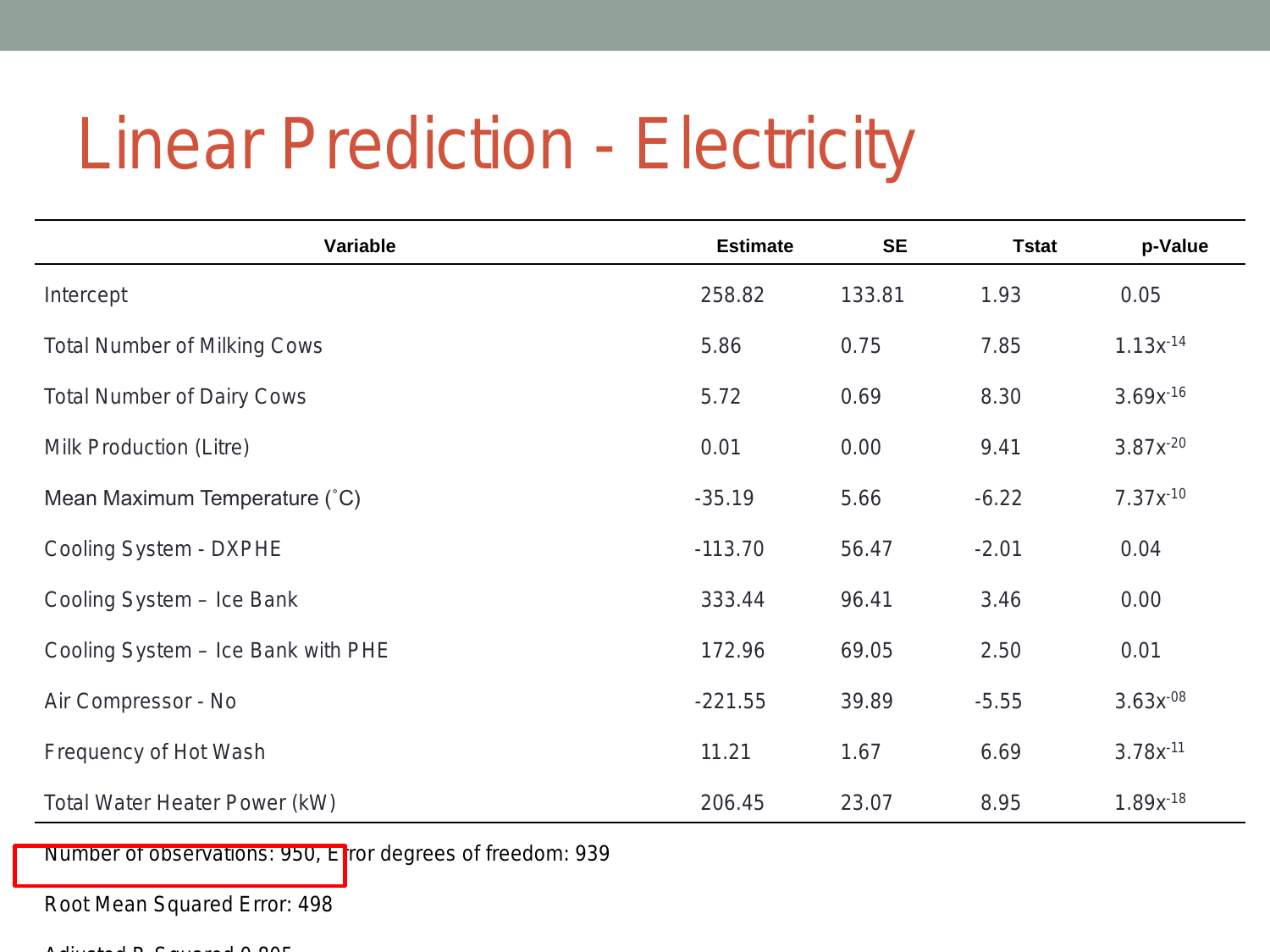## Linear Prediction - Water

| <b>Variable</b>                       | <b>Estimate</b> | <b>SE</b> | <b>Tstat</b> | p-Value       |
|---------------------------------------|-----------------|-----------|--------------|---------------|
| Intercept                             | 14.76           | 30.46     | 0.48         | 0.63          |
| <b>Total Number of Milking Cows</b>   | 0.29            | 0.20      | 1.45         | 0.15          |
| Milk Production (Litre)               | $1.3x10^{-03}$  | 0.00      | 4.50         | $7.64x^{-06}$ |
| Mean Minimum Temperature (°C)         | 2.00            | 1.50      | 1.33         | 0.18          |
| Air Compressor - No                   | 64.27           | 13.18     | 4.88         | $1.27x^{-06}$ |
| Frequency of Hot Wash                 | 2.04            | 0.47      | 4.30         | $1.85x^{-05}$ |
| <b>Number of Parlour Units</b>        | 11.90           | 1.48      | 8.05         | $2.46x^{15}$  |
| Cooling System PHE Water - Recycled   | 49.55           | 12.60     | 3.93         | $9.03x^{-05}$ |
| Winter Building Troughs - Not Leaking | $-96.43$        | 13.79     | $-6.99$      | $5.05x^{-12}$ |

Number of observations: 944, Error degrees of freedom: 935

Root Mean Squared Error: 142

Adjusted R-Squared 0.346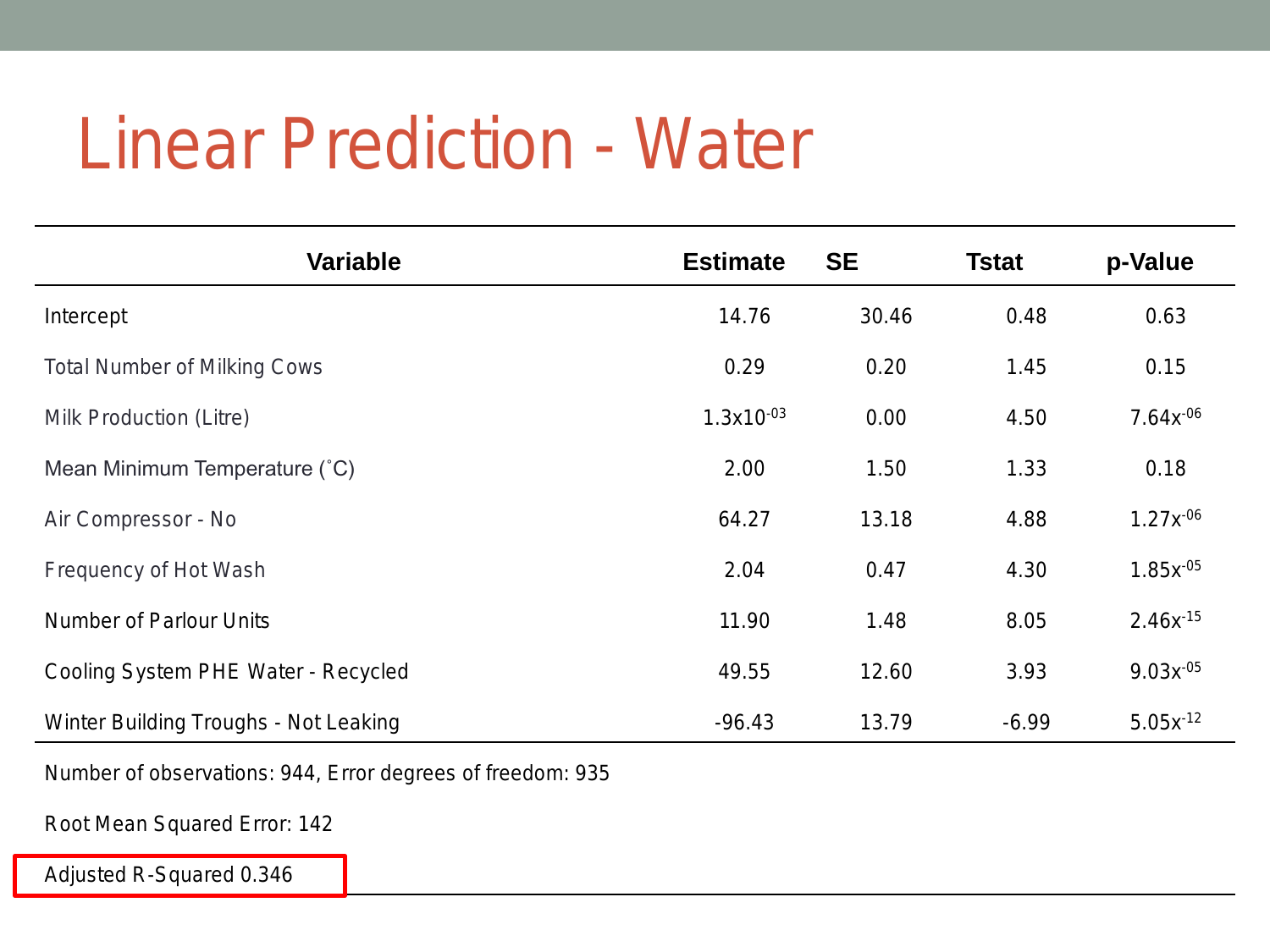# Conclusion & Future Work

- 40.14 Wh/kg FPCM & 6.54 Lw/kg FPCM
- 12 month post quota:
	- Consumption increased, efficiencies on average decreased (large variance)
- Milk pre-cooling system saves 13% Wh/Lm while increasing water consumption of 8%.
- Water consumption difficult to predict linearly
- Increase in water consumption may cause problems with limited borehole supplies in peak milk production months
- Cost optimum exist for milk pre-cooling